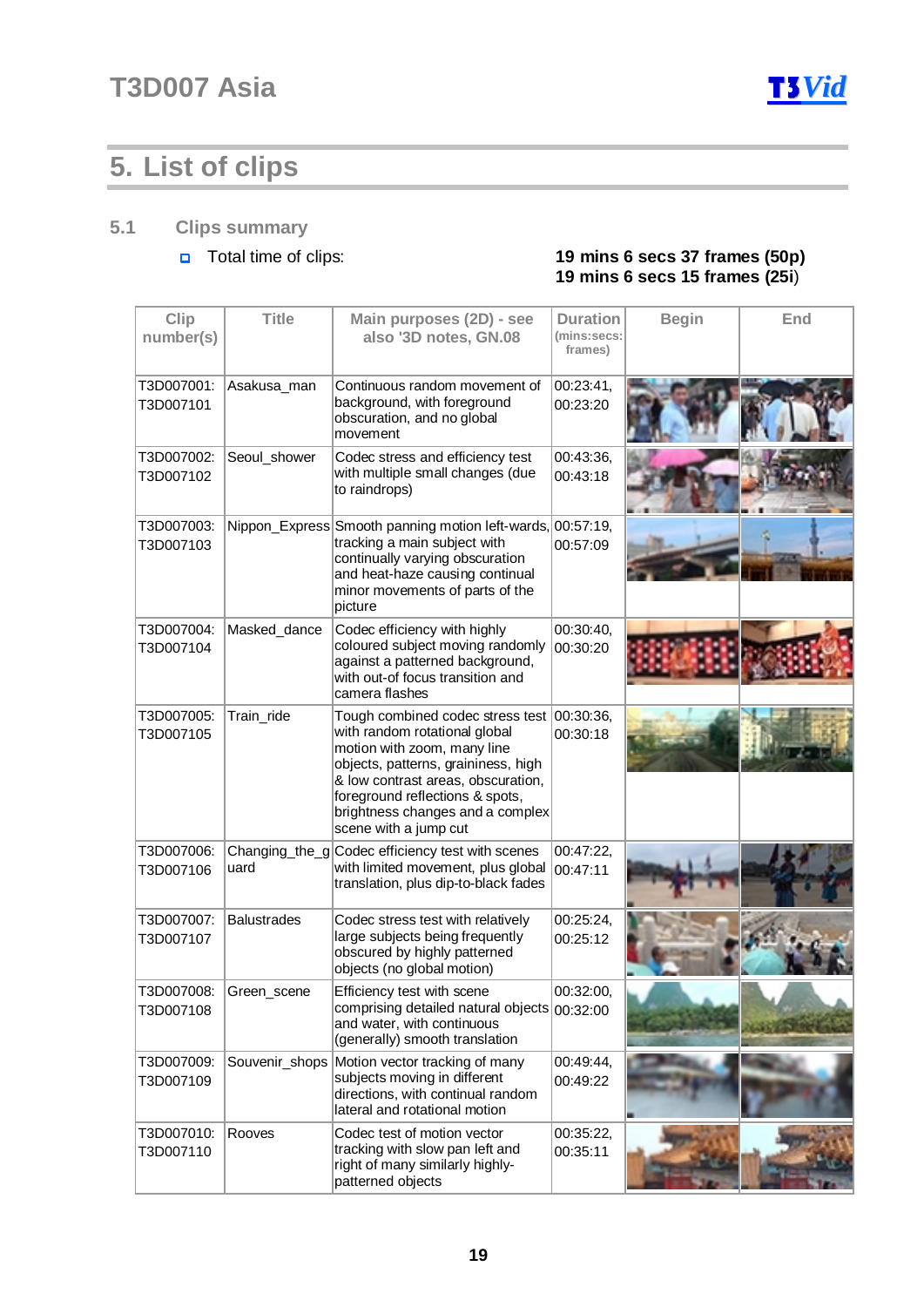## **T3D007 Asia**

|--|--|--|

| T3D007011:<br>T3D007111 | Dancing_girls       | Codec efficiency test in scene<br>where camera gain high due to<br>relatively low light indoors (and<br>consequently some camera<br>artefacts)                                                           | 00:31:26,<br>00:31:13 |  |
|-------------------------|---------------------|----------------------------------------------------------------------------------------------------------------------------------------------------------------------------------------------------------|-----------------------|--|
| T3D007012:<br>T3D007112 |                     | Takeshita_street Slow non-uniform vertical<br>translation and zoom, with many<br>subjects and obscuration                                                                                                | 00:23:02,<br>00:23:01 |  |
| T3D007013:<br>T3D007113 | Shipyard_crane<br>s | Codec stress test with very rapid<br>movement of foreground blurred<br>objects obscuring detailed<br>subjects in the background, also<br>moving relatively                                               | 00:38:09,<br>00:38:04 |  |
| T3D007014:<br>T3D007114 | Fast_walk           | Codec stress and efficiency test of<br>grainy night scene with video<br>effects applied                                                                                                                  | 00:20:10,<br>00:20:05 |  |
| T3D007015:<br>T3D007115 | Skyscrapers         | Continuous rotational movement<br>test of relatively simple scene but<br>with highly patterned low-contrast<br>buildings                                                                                 | 00:32:41,<br>00:32:20 |  |
| T3D007016:<br>T3D007116 | rns                 | Pavement_patte Global motion tracking with highly<br>patterned background providing a<br>codec stress test                                                                                               | 00:32:42,<br>00:32:21 |  |
| T3D007017:<br>T3D007117 | Bullet_train        | Stress test with white fade-in and<br>fade-out, white fade in the middle,<br>and rapid direction changes                                                                                                 | 00:21:42,<br>00:21:21 |  |
| T3D007018:<br>T3D007118 | Great_Wall          | Efficiency test with patterns and<br>random global rotational<br>movement, slow cross fade and<br>global non-smooth pan/scroll                                                                           | 01:19:20,<br>01:19:10 |  |
| T3D007019:<br>T3D007119 | Beijing_traffic     | Codec efficiency test where scene<br>changes from one where there is<br>no global motion & limited subject<br>motion, to one where there is a<br>global pan and zoom, plus<br>continual subject movement | 00:42:32,<br>00:42:16 |  |
| T3D007020:<br>T3D007120 | Night_neon          | Night-time test with high contrast<br>and slow global scroll upwards                                                                                                                                     | 00:20:34,<br>00:20:17 |  |
| T3D007021:<br>T3D007121 | Dragon_river        | Efficiency test with global<br>movement into the scene, with<br>reflections, multiple moving<br>subjects, irregular global motion &<br>continuous haze (on distant hills)                                | 00:28:30,<br>00:28:15 |  |
| T3D007022:<br>T3D007122 | Disappear           | Motion vector stress test where<br>almost all of image is similar and<br>low contrast, plus check id codec<br>produces banding on output                                                                 | 00:25:01,<br>00:25:00 |  |
| T3D007023:<br>T3D007123 | Shibuya_spin        | Rapid left pan with some rotational<br>movement, with many subjects<br>crossing the picture                                                                                                              | 00:23:26,<br>00:23:13 |  |
| T3D007024:<br>T3D007124 | Shopping_mall       | Frequent v. small up/down global<br>movement and background<br>colored light changes with<br>continuous random movement of<br>large and obscured subjects                                                | 00:41:14,<br>00:41:07 |  |